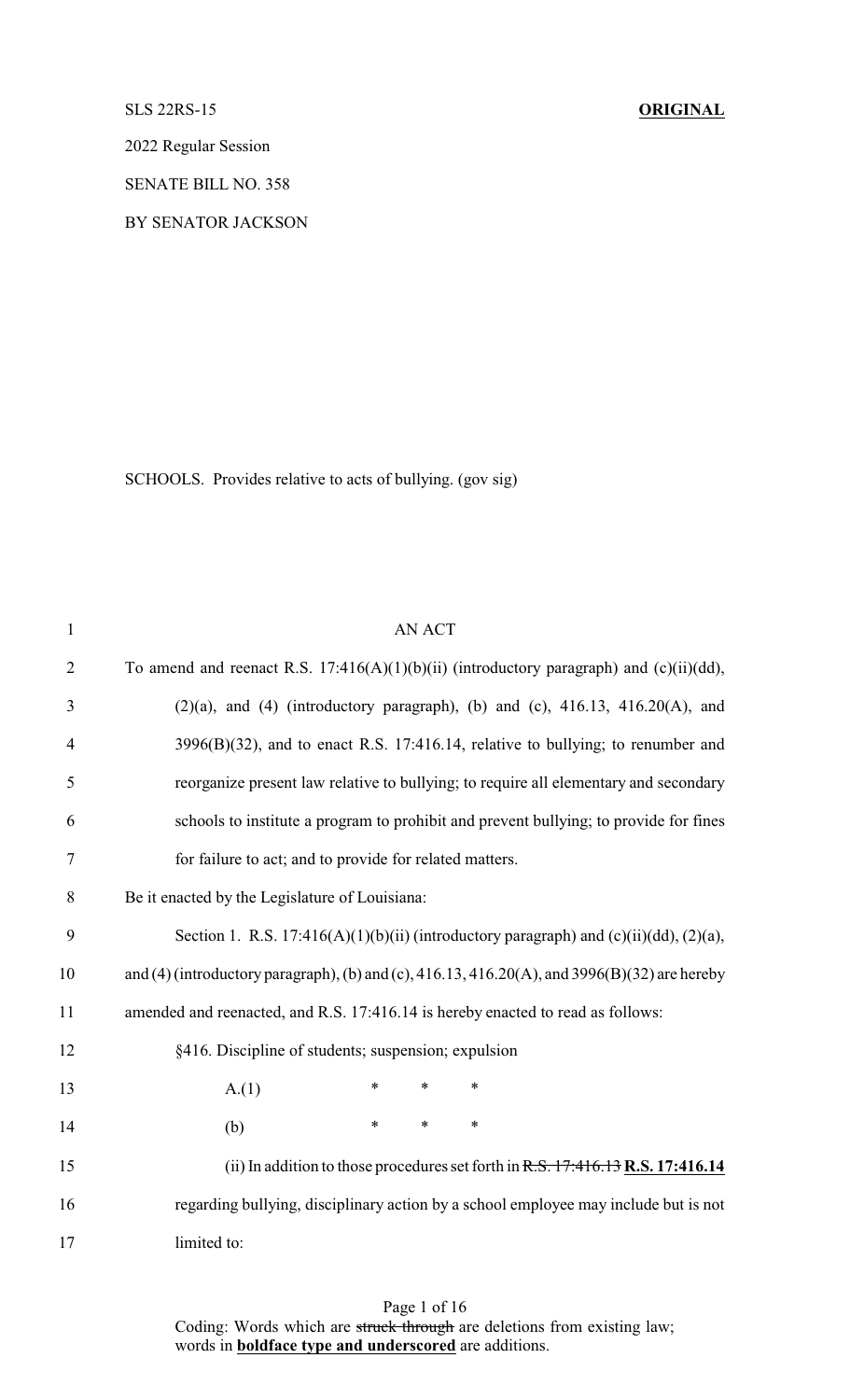| $\mathbf{1}$ | *<br>$\ast$<br>*                                                                          |
|--------------|-------------------------------------------------------------------------------------------|
| 2            | ∗<br>∗<br>∗<br>(c)                                                                        |
| 3            | ∗<br>*<br>∗<br>(ii)                                                                       |
| 4            | (dd) The principal or designee shall follow all procedures set forth in $R.S.$            |
| 5            | 17:416.13 R.S. 17:416.14 regarding bullying.                                              |
| 6            | *<br>∗                                                                                    |
| 7            | (2) As used in this Section:                                                              |
| 8            | (a) "Bullying" is defined in $R.S. 17:416.13 R.S. 17:416.14$ .                            |
| 9            | *<br>*<br>∗                                                                               |
| 10           | (4) The governing authority of each public elementary and secondary school                |
| 11           | shall adopt such rules and regulations as it deems necessary to implement the             |
| 12           | provisions of this Subsection and of R.S. 17:416.13 R.S. 17:416.14. Such rules and        |
| 13           | regulations shall include but not be limited to the following provisions:                 |
| 14           | $\ast$<br>∗<br>*                                                                          |
| 15           | (b) Procedures implementing the provisions of $R.S. 17:416.13 R.S. 17:416.14$             |
| 16           | regarding bullying.                                                                       |
| 17           | (c) A procedure requiring that, within a reasonable period of time, a principal           |
| 18           | shall review any such report and then act upon it as provided by this Section, or $R.S.$  |
| 19           | $17:416.13$ R.S. 17:416.14, or explain the reasons for failing to act to the local        |
| 20           | superintendent of schools or his designee and to the teacher, other school employee,      |
| 21           | student, parent, or legal guardian reporting the violation.                               |
| 22           | $\ast$<br>∗<br>∗                                                                          |
| 23           | §416.13. Student code of conduct; requirement <del>; bullying; prohibition; notice;</del> |
| 24           | reporting; accountability                                                                 |
| 25           | A. Code of Conduct. The governing authority of each public elementary and                 |
| 26           | secondary school shall adopt a student code of conduct for the students in the schools    |
| 27           | under its jurisdiction. The code of conduct shall be in compliance with all existing      |
| 28           | rules, regulations, and policies of the school board local school governing authority     |
| 29           | and of the State Board of Elementary and Secondary Education and all state laws           |

Page 2 of 16 Coding: Words which are struck through are deletions from existing law; words in **boldface type and underscored** are additions.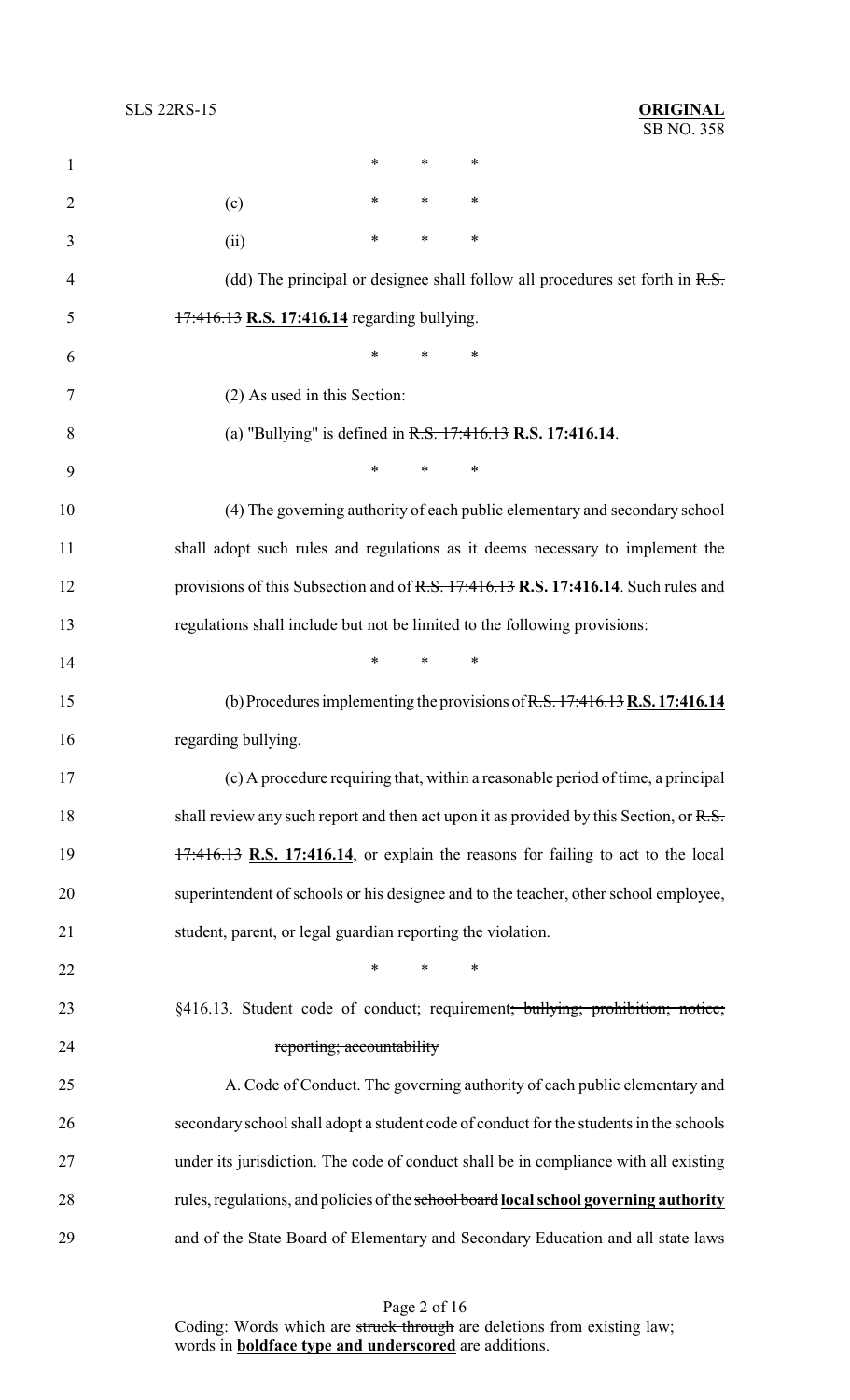| $\mathbf{1}$   | relative to student discipline and shall include any necessary disciplinary action to |
|----------------|---------------------------------------------------------------------------------------|
| $\overline{2}$ | be taken against any student who violates the code of conduct.                        |
| 3              | B. Bullying Policy. (1) The governing authority of each public elementary             |
| $\overline{4}$ | and secondary school shall adopt, and incorporate into the student code of conduct,   |
| 5              | a policy prohibiting the bullying of a student by another student, which includes the |
| 6              | definition of bullying as provided in Subsection $C$ of this Section R.S. 17:416.14.  |
| 7              | This policy must be implemented in a manner that is ongoing throughout the school     |
| 8              | year and integrated with a school's curriculum, a school's discipline policies, and   |
| 9              | other violence prevention efforts.                                                    |
| 10             | §416.14. Bullying; definition; prohibition; notice; reporting; accountability         |
| 11             | A. For the purposes of this Title, "bullying" shall mean:                             |
| 12             | (1) A pattern of any one or more of the following:                                    |
| 13             | (a) Gestures, including but not limited to obscene gestures and making                |
| 14             | faces.                                                                                |
| 15             | (b) Written, electronic, or verbal communications, including but not                  |
| 16             | limited to calling names, threatening harm, taunting, malicious teasing, or           |
| 17             | spreading untrue rumors. Electronic communication includes but is not limited         |
| 18             | to a communication or image transmitted by email, instant message, text               |
| 19             | message, blog, or social networking website through the use of a telephone,           |
| 20             | mobile phone, pager, computer, or other electronic device.                            |
| 21             | (c) Physical acts, including but not limited to hitting, kicking, pushing,            |
| 22             | tripping, choking, damaging personal property, or unauthorized use of personal        |
| 23             | property.                                                                             |
| 24             | (d) Repeatedly and purposefully shunning or excluding from activities.                |
| 25             | (2)(a) Where the pattern of behavior as provided in Paragraph (1) of this             |
| 26             | Subsection is exhibited toward a student, more than once, by another student          |
| 27             | or group of students and occurs, or is received by, a student while on school         |
| 28             | property, at a school-sponsored or school-related function or activity, at any        |
| 29             | designated school bus stop, in any school bus or any other school or private          |

Page 3 of 16 Coding: Words which are struck through are deletions from existing law; words in **boldface type and underscored** are additions.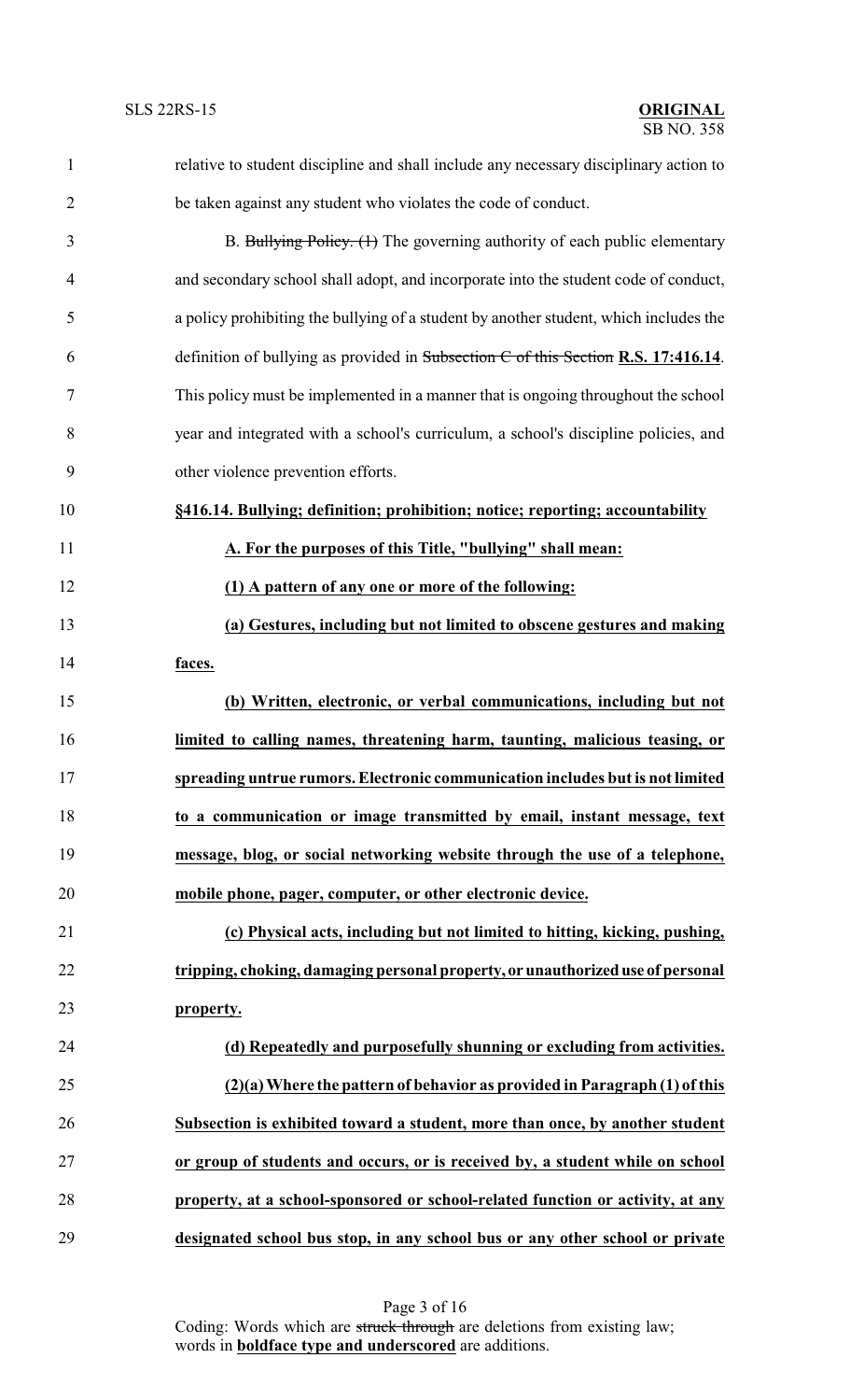| $\mathbf{1}$   | vehicle used to transport students to and from school or any school-sponsored                 |
|----------------|-----------------------------------------------------------------------------------------------|
| $\overline{2}$ | activity or event.                                                                            |
| 3              | (b) The pattern of behavior as provided in Paragraph (1) of this                              |
| 4              | Subsection must have the effect of physically harming a student, placing the                  |
| 5              | student in reasonable fear of physical harm, damaging a student's property,                   |
| 6              | placing the student in reasonable fear of damage to the student's property, or                |
| $\tau$         | must be sufficiently severe, persistent, and pervasive enough to either create an             |
| 8              | intimidating or threatening educational environment, have the effect of                       |
| 9              | substantially interfering with a student's performance in school, or have the                 |
| 10             | effect of substantially disrupting the orderly operation of the school.                       |
| 11             | B. Each elementary and secondary school shall institute a program to                          |
| 12             | prohibit and prevent bullying. The program shall:                                             |
| 13             | (1) Define bullying as provided in Subsection A of this Section.                              |
| 14             | (2) Ensure each student, each student's parent or legal guardian, and                         |
| 15             | each school administrator, teacher, counselor, bus operator, school employee,                 |
| 16             | and volunteer is aware of his duties and responsibilities relative to preventing              |
| 17             | and stopping bullying.                                                                        |
| 18             | (3) Provide for a process for reporting and investigating alleged incidents                   |
| 19             | of bullying.                                                                                  |
| 20             | (4) Provide for appropriate discipline of a student found guilty of                           |
| 21             | bullying.                                                                                     |
| 22             | (5) Provide for appropriate remedies for a student found to have been                         |
| 23             | bullied.                                                                                      |
| 24             | (6) Provide for procedures for investigating and reporting each school                        |
| 25             | administrator, teacher, counselor, bus operator, and school employee for failure              |
| 26             | to act as provided in Subsection I of this Section.                                           |
| 27             | $\left(\frac{2}{2}\right)C$ . The governing authority of each public elementary and secondary |
| 28             | school shall:                                                                                 |
| 29             | $\frac{a(1)}{1}$ Conduct a review of the student code of conduct required by this             |

Page 4 of 16 Coding: Words which are struck through are deletions from existing law; words in **boldface type and underscored** are additions.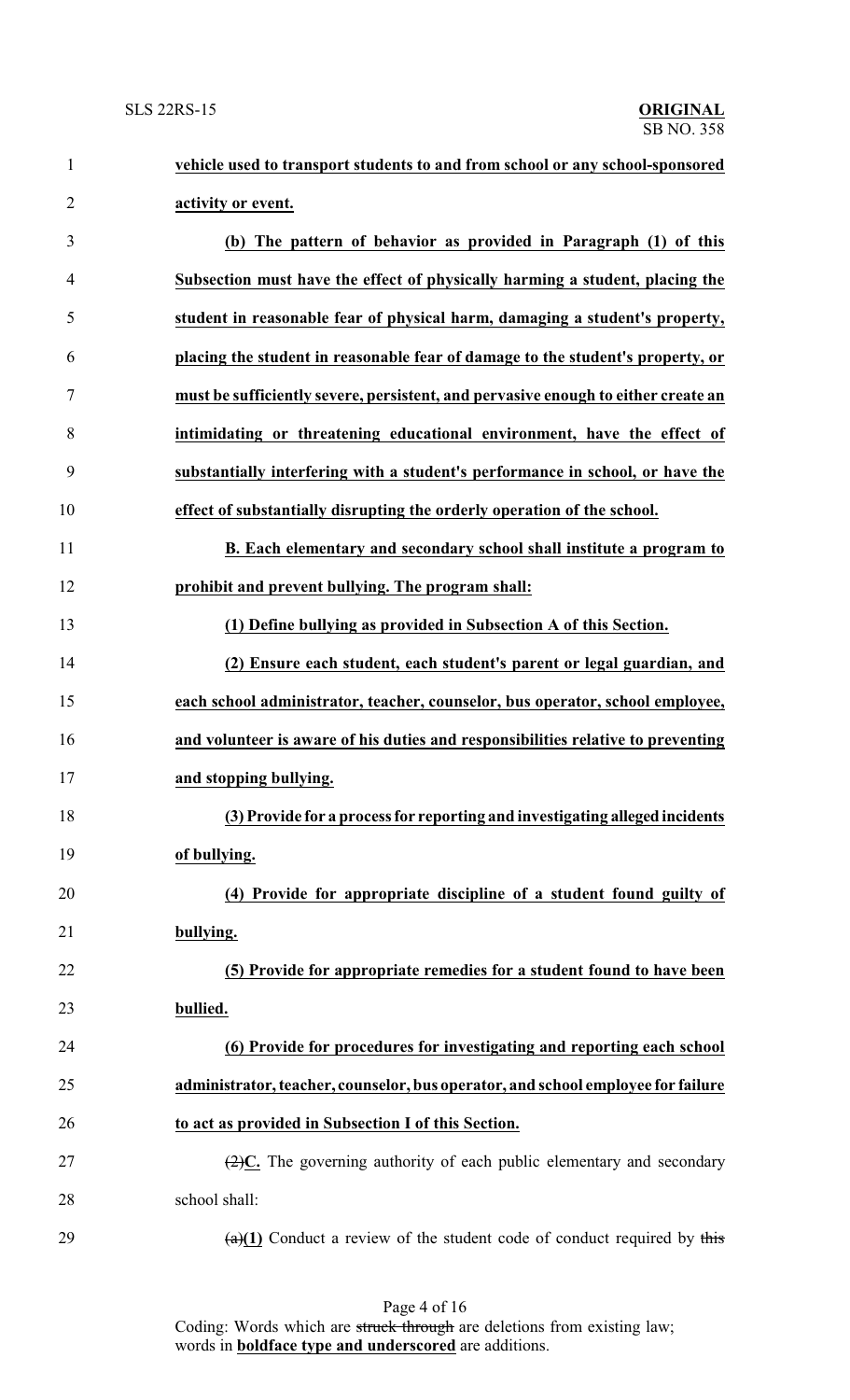| $\mathbf{1}$   | Section R.S. 17:416.13 and amend the code as may be necessary to assure that the                                   |
|----------------|--------------------------------------------------------------------------------------------------------------------|
| $\overline{2}$ | policy prohibiting the bullying of a student by another student specifically addresses                             |
| 3              | the behavior constituting bullying, the effect the behavior has on others, including                               |
| $\overline{4}$ | bystanders, and the disciplinary and criminal consequences, and includes the                                       |
| 5              | definition of bullying as provided in Subsection $\theta \mathbf{A}$ of this Section.                              |
| 6              | $\left(\frac{b}{2}\right)$ Create a program to provide a minimum of four hours of training for                     |
| 7              | new employees who have contact with students and two hours of training each year                                   |
| 8              | for all school employees who have contact with students, including bus operators,                                  |
| 9              | with respect to bullying. The training shall specifically include the following:                                   |
| 10             | $\overrightarrow{(i)}$ (a) How to recognize the behaviors defined as bullying in Subsection $\overrightarrow{C}$ A |
| 11             | of this Section.                                                                                                   |
| 12             | (ii)(b) How to identify students at each grade level in the employee's school                                      |
| 13             | who are most likely to become victims of bullying, while not excluding any student                                 |
| 14             | from protection from bullying.                                                                                     |
| 15             | $\overrightarrow{(\text{iii})}$ (c) How to use appropriate intervention and remediation techniques and             |
| 16             | procedures.                                                                                                        |
| 17             | $(iv)(d)$ The procedures by which incidents of bullying are to be reported to                                      |
| 18             | school officials.                                                                                                  |
| 19             | $(v)(e)$ Information on suicide prevention, including the relationship between                                     |
| 20             | suicide risk factors and bullying. This content shall be based on information                                      |
| 21             | supported by peer-reviewed research conducted in compliance with accepted                                          |
| 22             | scientific methods and recognized as accurate by leading professional organizations                                |
| 23             | and agencies with relevant experience.                                                                             |
| 24             | C. Definition of Bullying. "Bullying" means:                                                                       |
| 25             | (1) A pattern of any one or more of the following:                                                                 |
| 26             | (a) Gestures, including but not limited to obscene gestures and making faces.                                      |
| 27             | (b) Written, electronic, or verbal communications, including but not limited                                       |
| 28             | to calling names, threatening harm, taunting, malicious teasing, or spreading untrue                               |
| 29             | rumors. Electronic communication includes but is not limited to a communication                                    |

Page 5 of 16 Coding: Words which are struck through are deletions from existing law; words in **boldface type and underscored** are additions.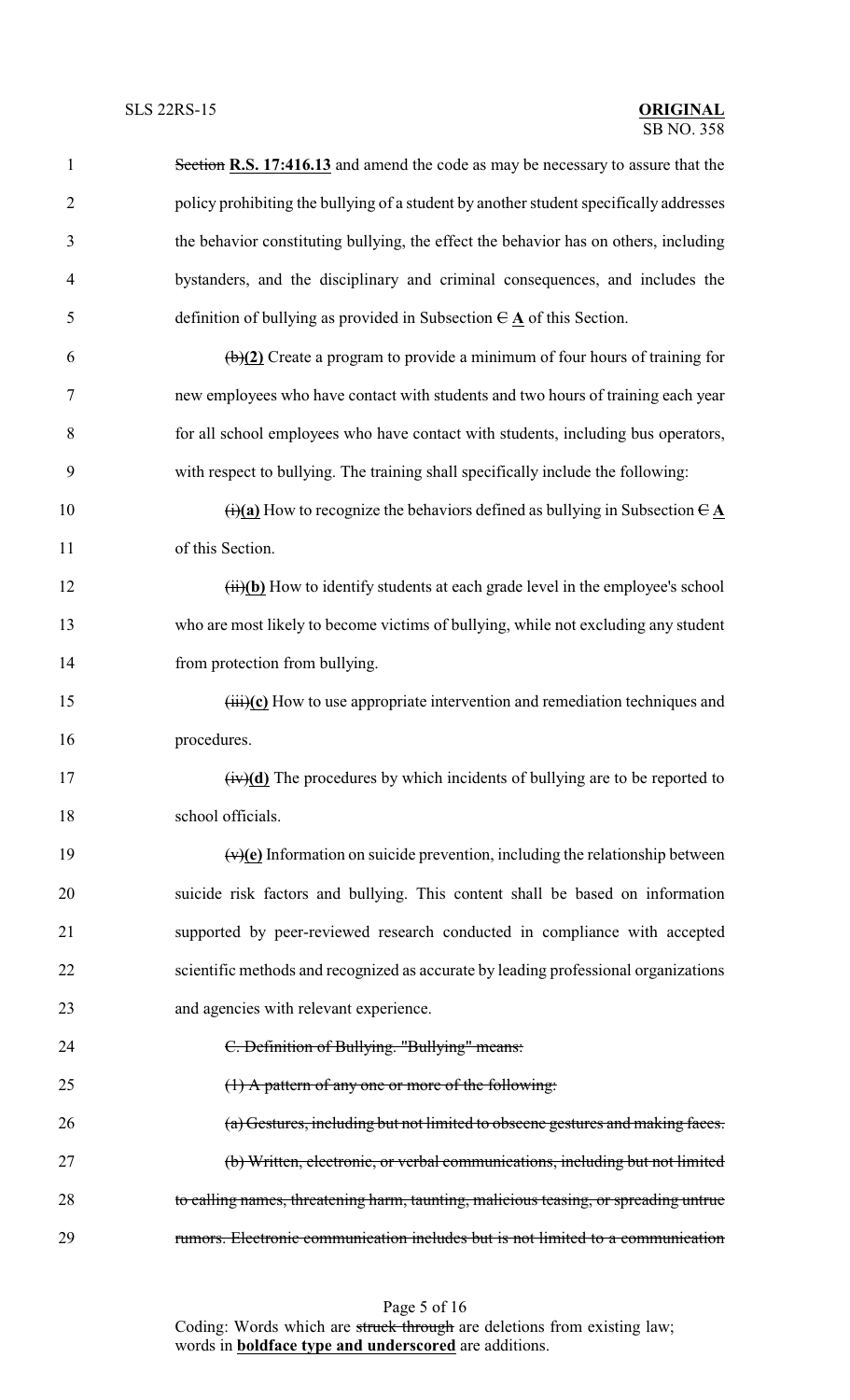| 1              | or image transmitted by email, instant message, text message, blog, or social           |
|----------------|-----------------------------------------------------------------------------------------|
| $\overline{2}$ | networking website through the use of a telephone, mobile phone, pager, computer,       |
| 3              | or other electronic device.                                                             |
| 4              | (c) Physical acts, including but not limited to hitting, kicking, pushing,              |
| 5              | tripping, choking, damaging personal property, or unauthorized use of personal          |
| 6              | property.                                                                               |
| 7              | (d) Repeatedly and purposefully shunning or excluding from activities.                  |
| 8              | $(2)(a)$ Where the pattern of behavior as provided in Paragraph $(1)$ of this           |
| 9              | Subsection is exhibited toward a student, more than once, by another student or         |
| 10             | group of students and occurs, or is received by, a student while on school property,    |
| 11             | at a school-sponsored or school-related function or activity, in any school bus or van, |
| 12             | at any designated school bus stop, in any other school or private vehicle used to       |
| 13             | transport students to and from schools, or any school-sponsored activity or event.      |
| 14             | (b) The pattern of behavior as provided in Paragraph $(1)$ of this Subsection           |
| 15             | must have the effect of physically harming a student, placing the student in            |
| 16             | reasonable fear of physical harm, damaging a student's property, placing the student    |
| 17             | in reasonable fear of damage to the student's property, or must be sufficiently severe, |
| 18             | persistent, and pervasive enough to either create an intimidating or threatening        |
| 19             | educational environment, have the effect of substantially interfering with a student's  |
| 20             | performance in school, or have the effect of substantially disrupting the orderly       |
| 21             | operation of the school.                                                                |
| 22             | D. The State Board of Elementary and Secondary Education, in collaboration              |
| 23             | with the state Department of Education, shall develop and adopt rules and               |
| 24             | regulations to implement the provisions of this Section relative to the procedures and  |
| 25             | processes to be used to report and investigate bullying and which shall include but     |
| 26             | not be limited to:                                                                      |
| $27\,$         | (1) Notice to Students and Parents. The governing authority of each public              |

28 elementary and secondary school shall inform each student, orally and in writing at 29 the orientation required under R.S. 17:416.20, of the prohibition against bullying of

> Page 6 of 16 Coding: Words which are struck through are deletions from existing law; words in **boldface type and underscored** are additions.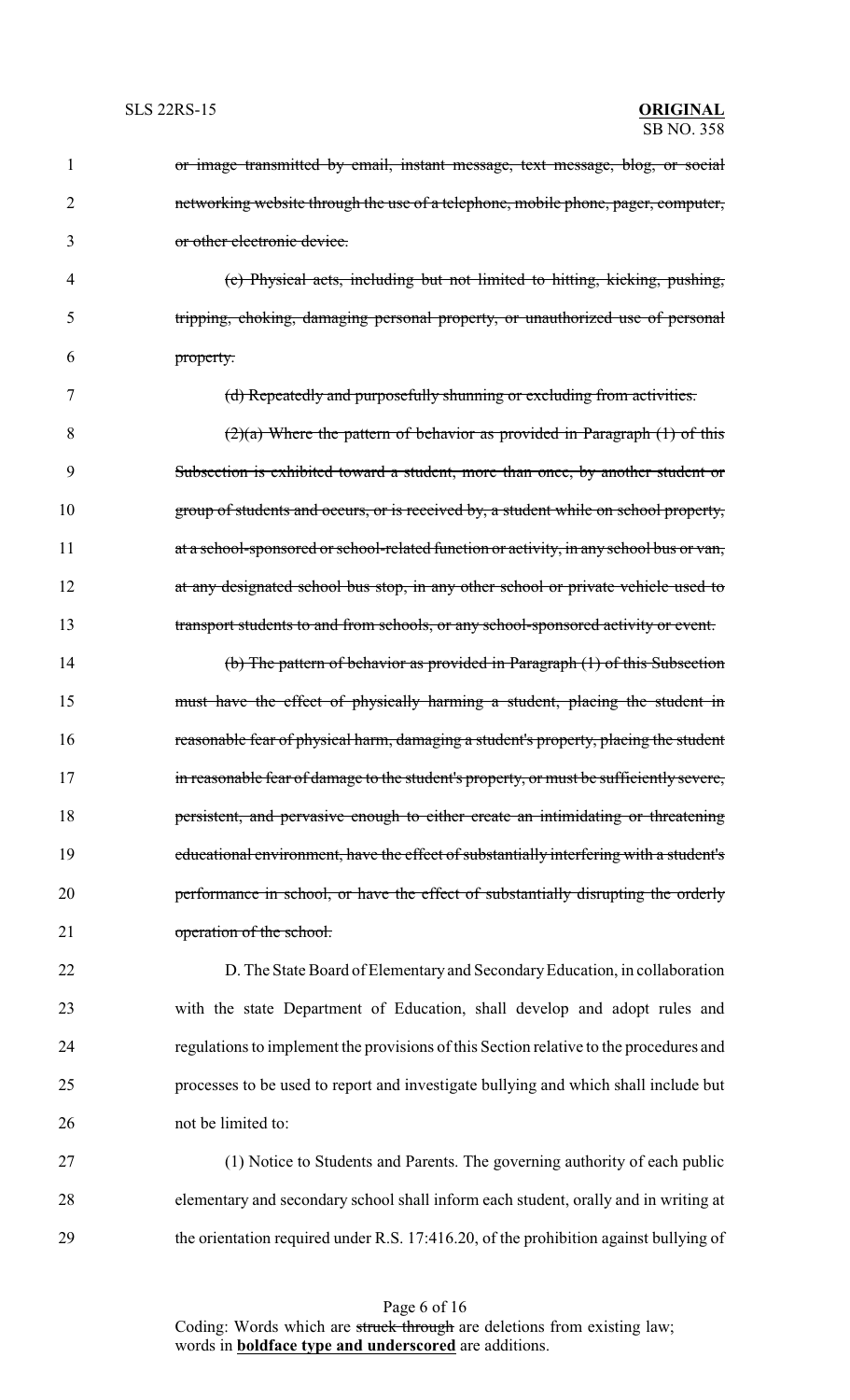a student by another student, the nature and consequences of such actions, including the potential criminal consequences and loss of driver's license as provided in R.S. 17:416.1, and the proper process and procedure for reporting any incidents involving such prohibited actions. A copy of the written notice shall also be delivered to each student's parent or legal guardian.

 (2) Reporting. (a) The governing authority of each public elementary and secondary school shall develop a procedure for the reporting of incidents of bullying. This shall include a form for the purposes of bullying reports. The form shall include an affirmation of truth of statement. Any bullying report submitted regardless of recipient shall use this form, but additional information may be provided. The form shall be available on the Department of Education's website **and the website of each public elementary and secondary school**.

 (b) Students and parents. Any student who believes that he has been, or is currently, the victim of bullying, or any student, or any parent or **legal** guardian, who witnesses bullying or has good reason to believe bullying is taking place, may report the situation to a school official. A student, or parent or **legal** guardian, may also report concerns regarding bullying to a teacher, counselor, other school employee, or to any parent chaperoning or **chaperone** supervising a school function or activity. Any report of bullying shall remain confidential.

 (c) School personnel. Any teacher, counselor, bus operator, or other school employee, whether full- or part-time, and any parent chaperoning or **chaperone** supervising a school function or activity, who witnesses bullying or who learns of 23 bullying from a student pursuant to Subparagraph (b) of this Paragraph, shall report the incident to a school official. A verbal report shall be submitted by the school employee or the parent on the same day as the employee or parent witnessed or 26 otherwise learned of the bullying incident, and a written report shall be filed no later 27 than two days thereafter.

 (d) Retaliation. Retaliation against any person who reports bullying in good faith, who is thought to have reported bullying, who files a complaint, or who

Page 7 of 16 Coding: Words which are struck through are deletions from existing law; words in **boldface type and underscored** are additions.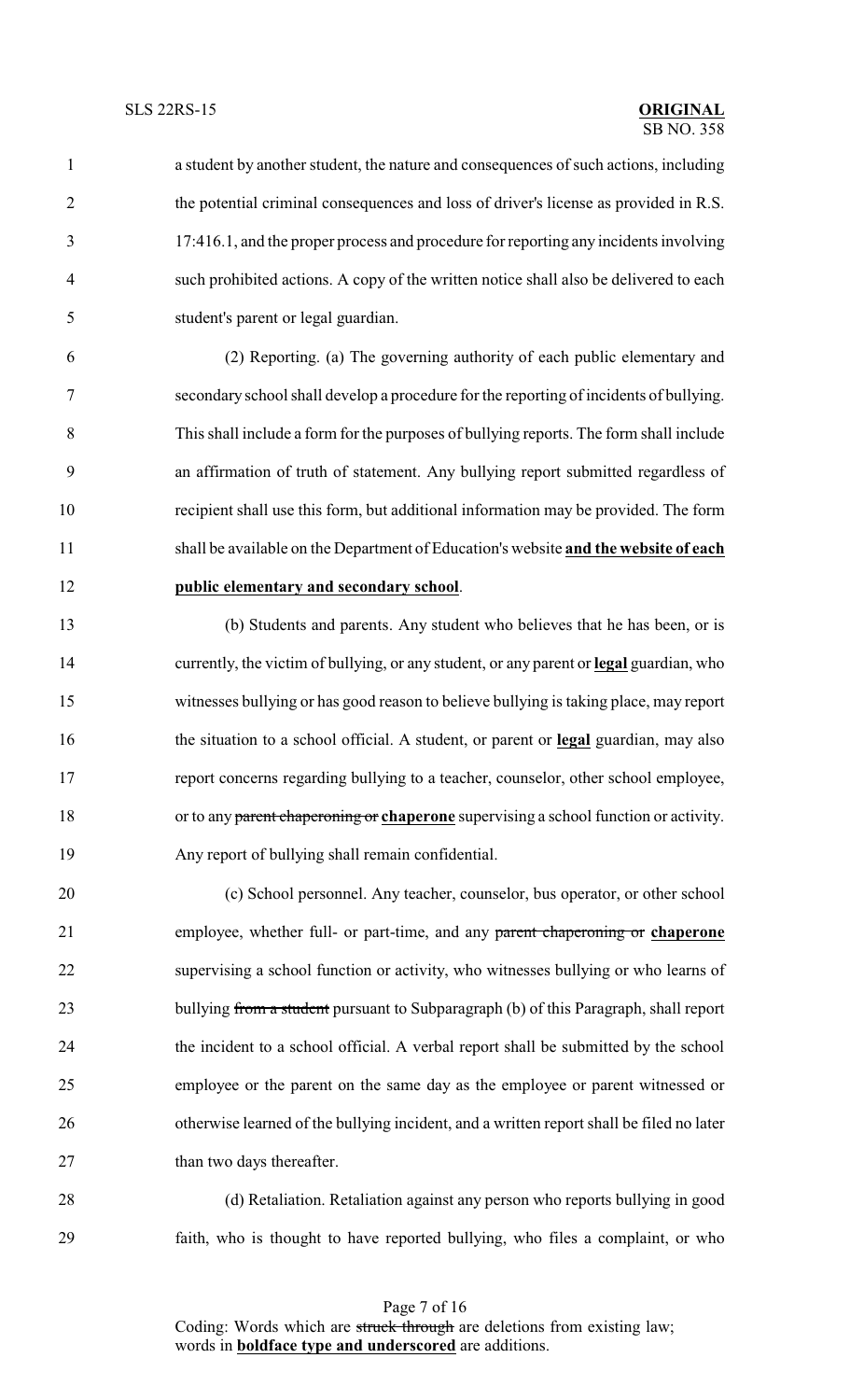otherwise participates in an investigation or inquiry concerning allegations of bullying is prohibited conduct and subject to discipline. School and district resources shall not be used to prohibit or dissuade any person who meets the specifications of this Subparagraph. (e) False Reports. Intentionallymaking false reports about bullying to school officials is prohibited conduct and will result in the appropriate disciplinarymeasures as determined by the governing authority of the school in accordance with the rules and regulations of the State Board of Elementary and Secondary Education. (3) Investigation Procedure. The State Board of Elementary and Secondary Education shall develop and adopt a procedure for the investigation of reports of 11 bullying of a student by another student. The procedure shall include the following: (a) Scope of investigation. An investigation shall include an interview of the reporter, the **alleged** victim, the alleged bully, and any witnesses, and shall include obtaining copies or photographs of any audio-visual evidence. (b) Timing. The school shall begin an investigation of any complaint that is properly reported and that alleges conduct prohibited in this Section the next

 business day during which school is in session after the report is received by the school official. The investigation shall be completed not later than ten school days after the date the written report of the incident is submitted to the appropriate school official. If additional information is received after the end of the ten-day period, the school principal or his designee shall amend all documents and reports required by 22 this Section to reflect such information.

 (c) Appeal. (i) If the school official does not take timely and effective action pursuant to this Section, the student, parent **or legal guardian**, or school employee 25 may report the bullying incident to the city, parish, or other local school board or 26 local school governing authority. The school board or school governing authority shall begin an investigation of any complaint that is properly reported and that alleges conduct prohibited in this Section the next business day during which school is in session after the report is received by a school board or **the** governing authority

Page 8 of 16 Coding: Words which are struck through are deletions from existing law; words in **boldface type and underscored** are additions.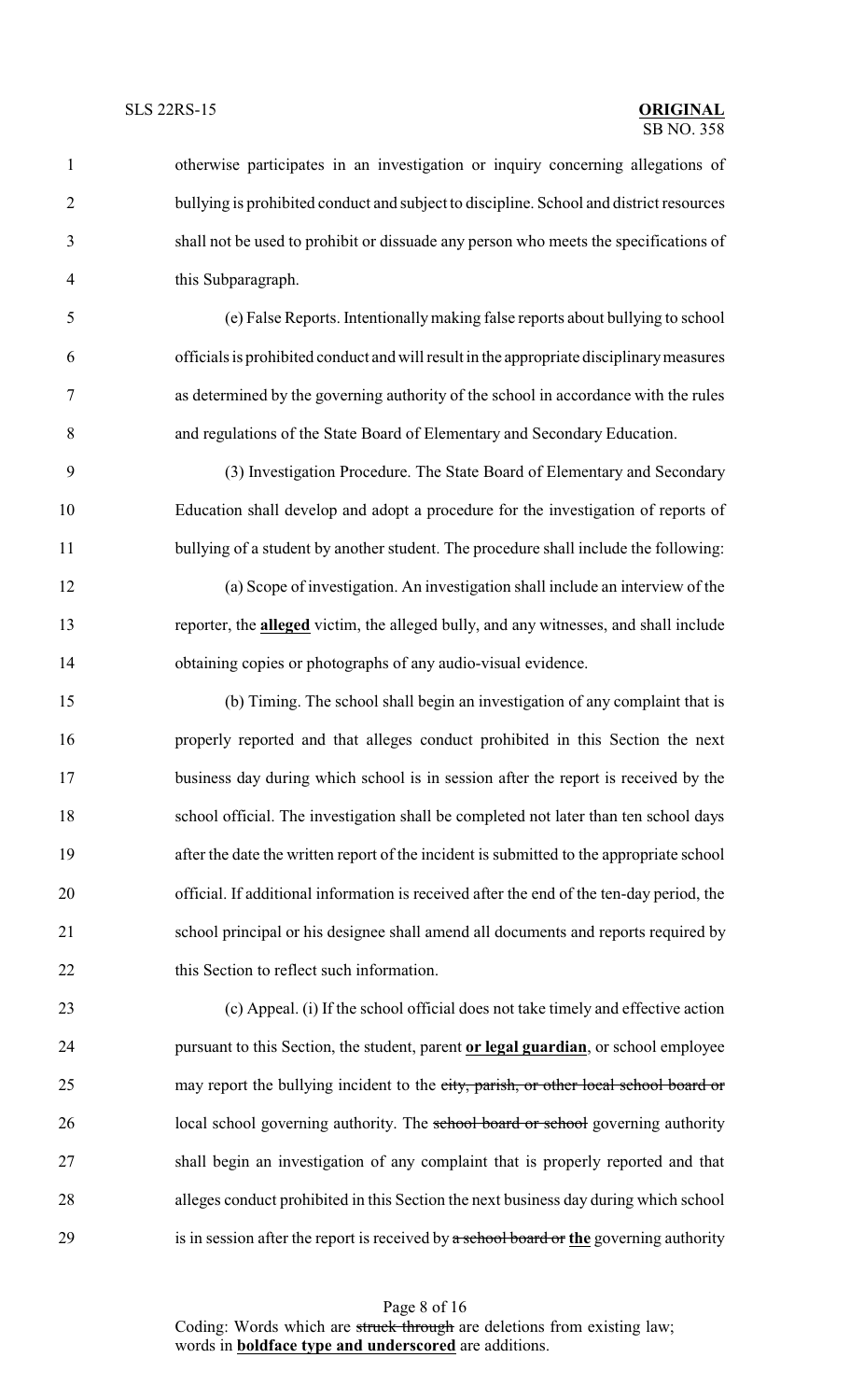official. (ii) If the school board **local school governing authority** does not take timely and effective action, the student, parent **or legal guardian**, or other school employee may report the bullying incident to the state Department of Education. The department shall track the number of reports, shall notify in writing the superintendent and the president of the school's governing authority, and shall publish the number of reports by school district or governing authority on its website. The department shall provide both the number of actual reports received and the number of reports received by affected student. (iii) For the purposes of this Section, a report means a written document that meets the requirements of Subparagraph (2)(a) of this Subsection. (d) Parental Notification. (i) Upon receiving a report of bullying, the school official shall notify the student's parent or legal guardian **of each involved student** according to the definition of notice created by the state Department of Education. (ii) Under no circumstances shall the delivery of the notice to the parent or legal guardian, which is required by this Subsection, be the responsibility of an involved student. Delivery of the notice by an involved student shall not constitute notice as is required pursuant to this Subsection. (iii) Before any student under the age of eighteen is interviewed, his parent or legal guardian shall be notified by the school official of the allegations made and shall have the opportunity to attend any interviews with his child conducted as part of the investigation. If, after three attempts in a forty-eight-hour period, the parents or legal guardians of a student cannot be reached or do not respond, the student may be interviewed. (iv) The State Board of Elementary and Secondary Education, in collaboration with the state Department of Education, shall develop a procedure for meetings with the parent or legal guardian of the **alleged** victim and the parent or legal guardian of the alleged perpetrator. This procedure shall include: (aa) Separate meetings with the parents or legal guardians of the **alleged**

Coding: Words which are struck through are deletions from existing law; words in **boldface type and underscored** are additions.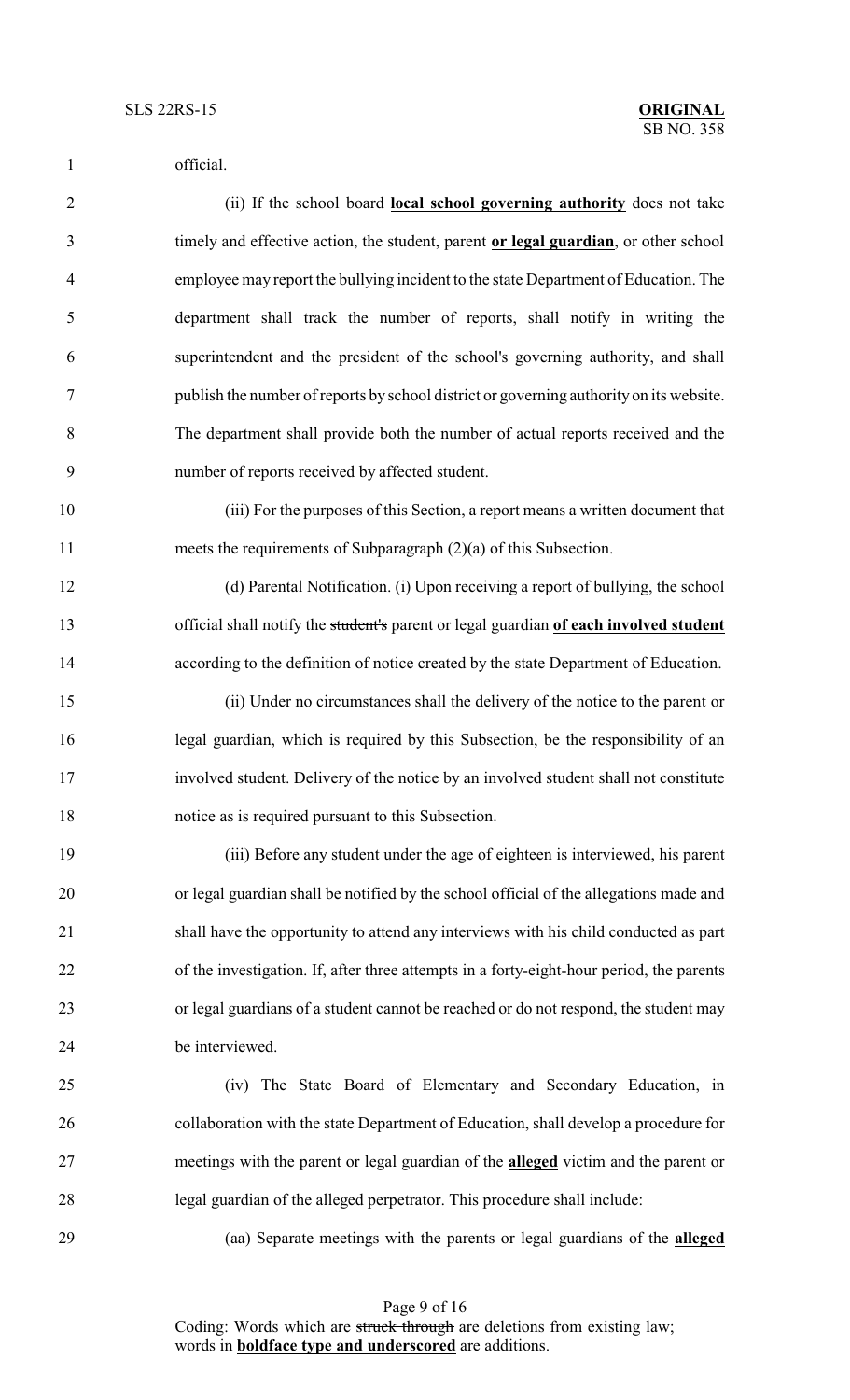| $\mathbf{1}$   | victim and the parents or legal guardians of the alleged perpetrator.                                   |
|----------------|---------------------------------------------------------------------------------------------------------|
| $\overline{2}$ | (bb) Notification of parents or legal guardians of the <b>alleged</b> victim and of                     |
| 3              | the alleged perpetrator of the available potential consequences, penalties, and                         |
| $\overline{4}$ | counseling options.                                                                                     |
| 5              | (cc) In any case where a teacher, principal, or other school employee is                                |
| 6              | authorized in this Section to require the parent or legal guardian of a student who is                  |
| $\tau$         | under the age of eighteen and not judicially emancipated or emancipated by marriage                     |
| 8              | to attend a conference or meeting regarding the student's behavior and, after notice,                   |
| 9              | the parent <del>, tutor,</del> or legal guardian willfully refuses to attend, that the principal or his |
| 10             | designee shall file a complaint with a court exercising juvenile jurisdiction, pursuant                 |
| 11             | to Children's Code Article 730(8) and 731. The principal may file a complaint                           |
| 12             | pursuant to Children's Code Article 730(1) or any other applicable ground when, in                      |
| 13             | his judgment, doing so is in the best interests of the student.                                         |
| 14             | (e) Disciplinary Action. If the school has received a report of bullying, has                           |
| 15             | determined that an act of bullying has occurred, and after meeting with the parent or                   |
| 16             | legal guardian of the students involved, the school official shall:                                     |
| 17             | (i) Take prompt and appropriate disciplinary action, pursuant to R.S. 17:416                            |
| 18             | and 416.1, against the student that the school official determines has engaged in                       |
| 19             | conduct which constitutes bullying, if appropriate.                                                     |
| 20             | (ii) Report criminal conduct to law enforcement, if appropriate.                                        |
| 21             | (f) Parental Relief. (i) If a parent, legal guardian, teacher, or other school                          |
| 22             | official has made four or more reports of separate instances of bullying, as provided                   |
| 23             | in Paragraph $(2)$ of this Subsection, and no investigation pursuant to Paragraph $(3)$                 |
| 24             | of this Subsection has occurred, the parent or legal guardian with responsibility for                   |
| 25             | decisions regarding the education of the <b>alleged</b> victim about whom the report or                 |
| 26             | reports have been made may exercise an option to have the student enroll in or attend                   |
| 27             | another school operated by the governing authority of the public elementary or                          |
| 28             | secondary school in which the student was enrolled on the dates when at least three                     |

of the reports were submitted.

Page 10 of 16 Coding: Words which are struck through are deletions from existing law; words in **boldface type and underscored** are additions.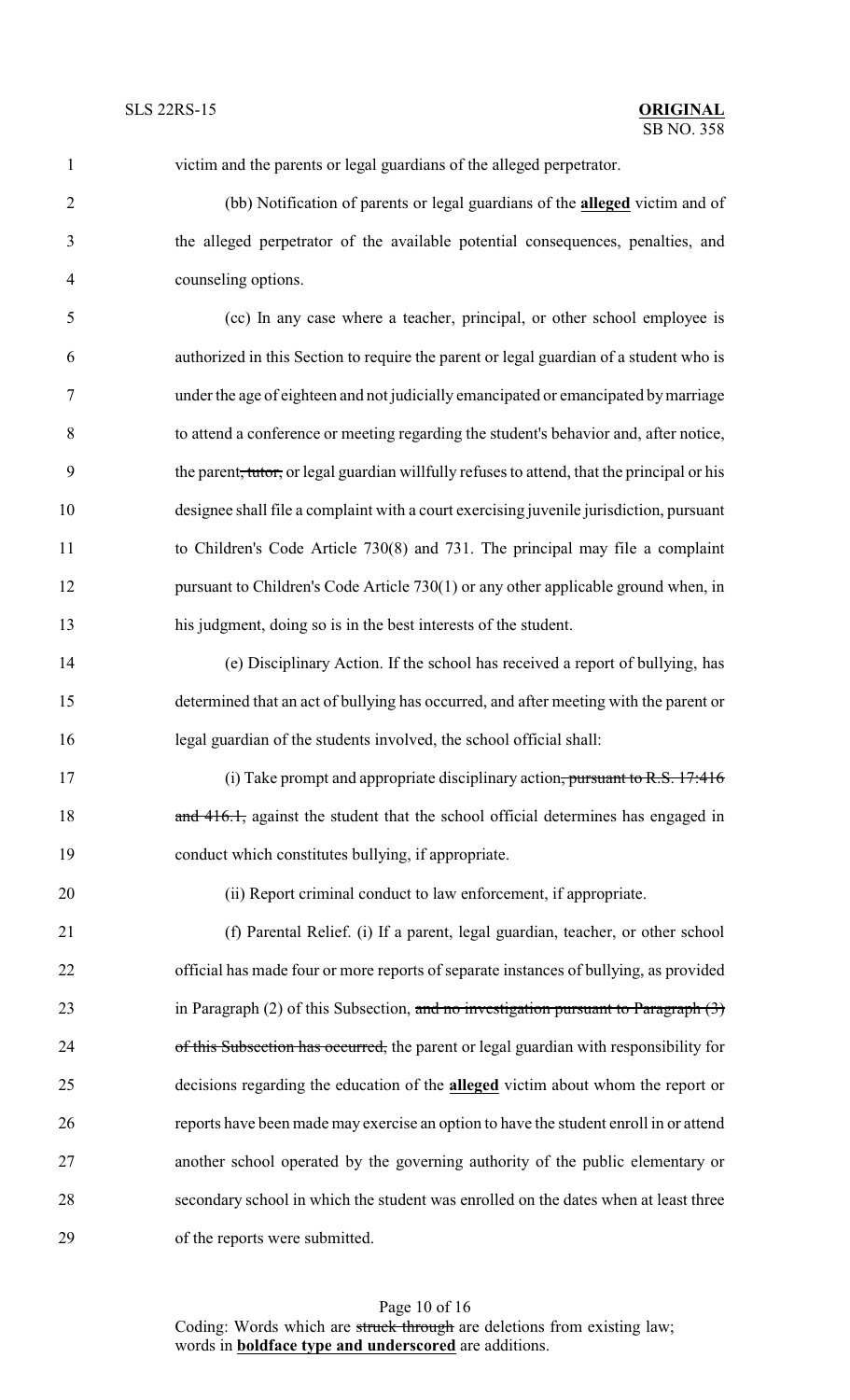| $\mathbf{1}$   | (ii) The parent or legal guardian shall file a request with the local school                |
|----------------|---------------------------------------------------------------------------------------------|
| $\overline{2}$ | superintendent for the transfer of the student to another school under the governing        |
| 3              | authority's jurisdiction.                                                                   |
| $\overline{4}$ | (iii) The governing authority of the public elementary or secondary school                  |
| 5              | in which the student is enrolled shall make a seat available at another public              |
| 6              | elementary or secondary school under its jurisdiction within ten school days of the         |
| 7              | parent or legal guardian's request for a transfer. If the governing authority has no        |
| 8              | other school under its jurisdiction serving the grade level of the <b>alleged</b> victim,   |
| 9              | within fifteen school days of receiving the request, the superintendent or director of      |
| 10             | the governing authority shall:                                                              |
| 11             | (aa) Inform the student and his parent or legal guardian and facilitate the                 |
| 12             | student's enrollment in a statewide virtual school.                                         |
| 13             | (bb) Offer the student a placement in a full-time virtual program or virtual                |
| 14             | school under the jurisdiction of the school's governing authority.                          |
| 15             | (cc) Enter into a memorandum of understanding with the superintendent or                    |
| 16             | director of another governing authority to secure a placement and provide for the           |
| 17             | transfer of the student to a school serving the grade level of the alleged victim under     |
| 18             | the jurisdiction of the <b>cooperating</b> governing authority, pursuant to R.S. 17:105 and |
| 19             | 105.1.                                                                                      |
| 20             | (iv) If no seat or other placement pursuant to Item (iii) of this Subparagraph              |
| 21             | is made available within thirty calendar days of the receipt by the local school            |
| 22             | superintendent of the request, the parent or legal guardian may request a hearing with      |
| 23             | the school's governing authority, which shall be public or private at the option of the     |
| 24             | parent or legal guardian. The school's governing authority shall grant the hearing at       |
| 25             | the next scheduled meeting or within sixty calendar days, whichever is sooner.              |
| 26             | (v) At the end of any school year, the parent or legal guardian may make a                  |
| 27             | request to the governing authority of the school at which the student was enrolled          |
| 28             | when at least three of the reports were filed to transfer the student back to the school.   |
| 29             | The governing authority shall make a seat available at the school at which the student      |

Page 11 of 16 Coding: Words which are struck through are deletions from existing law; words in **boldface type and underscored** are additions.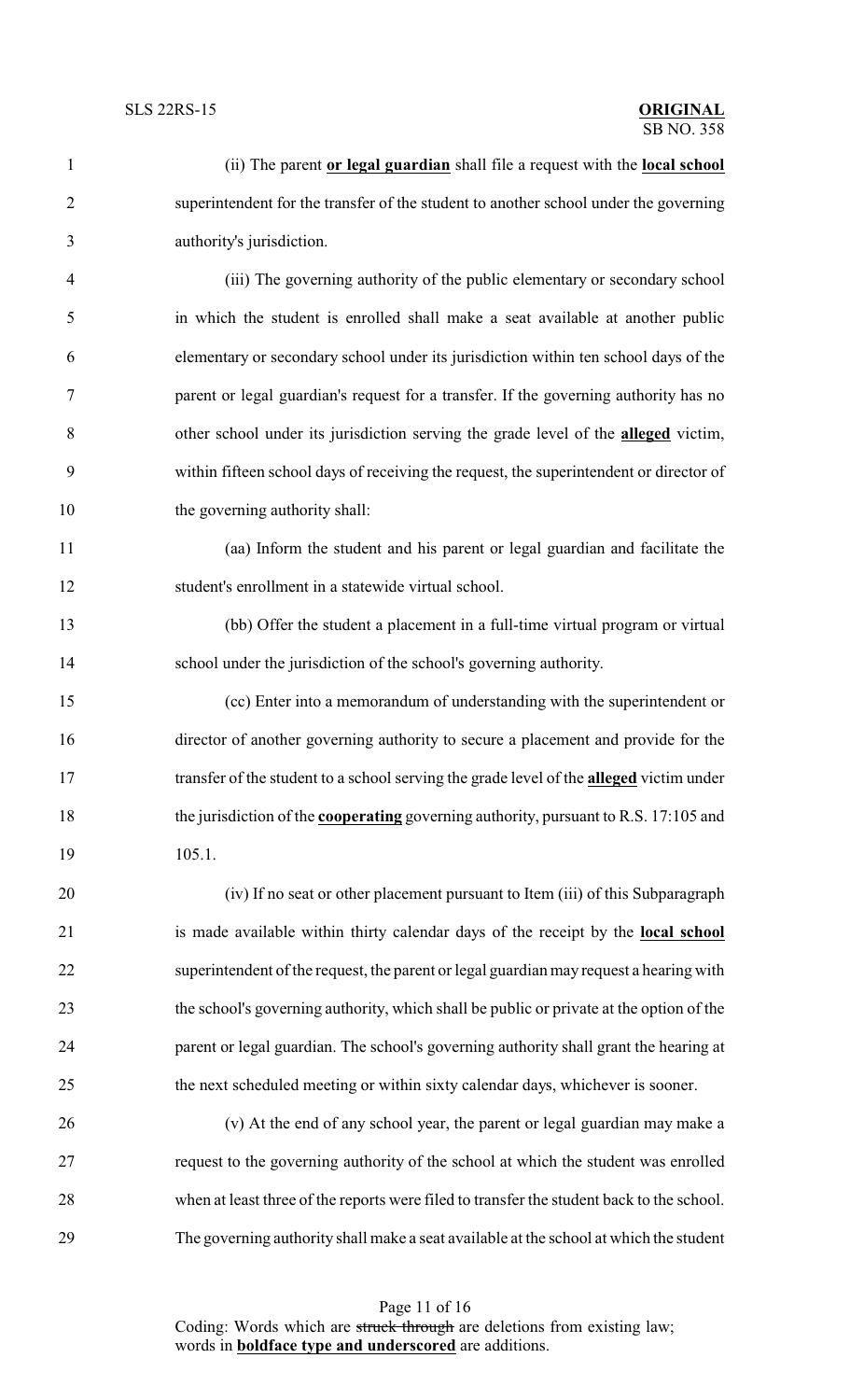was originally enrolled. No other schools shall qualify for transfer under this Subparagraph.

 (g) Documentation. (i) The state Department of Education shall develop a behavior incidence checklist that the governing authority of each public elementary and secondary school shall use to document the details of each reported incident of bullying.

 (ii) The governing authority of each public elementary and secondary school shall report all such documented incidences of bullying to the state Department of Education as prescribed in rules adopted by the State Board of Elementary and Secondary Education in accordance with the Administrative Procedure Act and documented incidents in reports received by the local superintendent of schools pursuant to R.S. 17:415.

 (iii) After the investigation and meeting with the parents **or legal guardians** 14 **of each involved student**, pursuant to this Section, a school<del>, local school board or</del> other **or** local school governing authority shall:

 (aa) Compose a written document containing the findings of the investigation, including input from the **involved** students' parents or legal guardian, and the decision by the school or school system official. The document shall be placed in the school records of both students **each involved student**.

 (bb) Promptly notify the complainant of the findings of the investigation and 21 that remedial action has been taken, if such release of information does not violate 22 the law.

 (cc) Keep complaints and investigative reports confidential, except as provided in this Section and where disclosure is required to be made pursuant to 20 U.S.C. 1232g or by other applicable federal laws, rules, or regulations or by state law.

 (dd) Maintain complaints and investigative reports for three years in the event 28 that disclosure is warranted by law enforcement officials.

(ee) As applicable, provide a copy of anyreports and investigative documents

Page 12 of 16 Coding: Words which are struck through are deletions from existing law; words in **boldface type and underscored** are additions.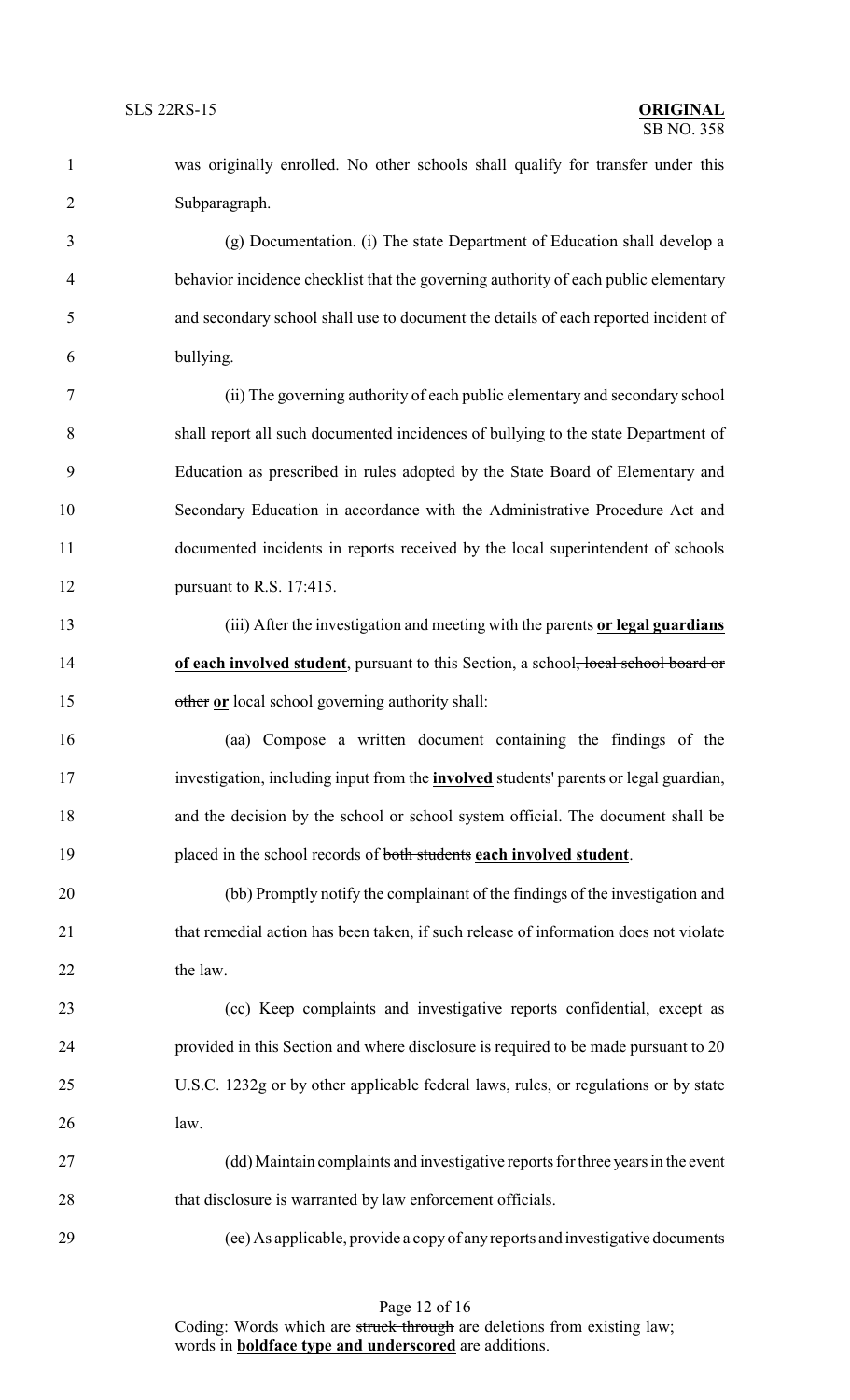| $\mathbf{1}$   | to the governing authority of the school in order that the governing authority can       |
|----------------|------------------------------------------------------------------------------------------|
| $\overline{2}$ | comply with the provisions of R.S. 17:416.1.                                             |
| 3              | (ff) As applicable, provide a copy of any reports and investigative documents            |
| 4              | to the state Department of Education. Upon receipt, the department shall remove any      |
| 5              | reports related to the investigative documents from notation on the department's         |
| 6              | website, but shall maintain a record of those reports for three years.                   |
| 7              | (gg) As applicable, provide a copy of any reports and investigative                      |
| 8              | documents to the appropriate law enforcement officials.                                  |
| 9              | E. Parental Responsibilities. Nothing herein shall be deemed to interfere with           |
| 10             | the authority and the responsibility that a parent or legal guardian has for the student |
| 11             | at all times, but particularly when the student is not on the school premises, is not    |
| 12             | engaged in a school-sponsored function or school-sponsored activity, and is not          |
| 13             | being transported by school-sponsored means of transportation.                           |
| 14             | F. This Section shall not be interpreted to conflict with or supercede the               |
| 15             | provisions requiring mandatory reporting pursuant to Louisiana Children's Code           |
| 16             | Article 609 and as enforced through R.S. 14:403.                                         |
| 17             | G. Preclusion. (1) This Section shall not be interpreted to prevent a victim of          |
| 18             | bullying, or his parent or legal guardian, from seeking redress under any other          |
| 19             | available law, either civil or criminal.                                                 |
| 20             | (2) Nothing in this Section is intended to infringe upon the right of a school           |
| 21             | employee or student to exercise their right of free speech.                              |
| 22             | H. Construction; equal protection. All students subject to the provisions of             |
| 23             | this Section shall be protected equally and without regard to the subject matter or the  |
| 24             | motivating animus of the bullying.                                                       |
| 25             | I. Failure to act. (1) Any teacher, counselor, bus operator, administrator,              |
| 26             | or other school employee, whether full- or part-time, who witnesses bullying or          |
| 27             | who receives a report of bullying from an alleged victim, and who fails to report        |
| 28             | the incident to a school official shall be guilty of a crime and, upon conviction,       |
| 29             | shall be fined not less than five hundred dollars.                                       |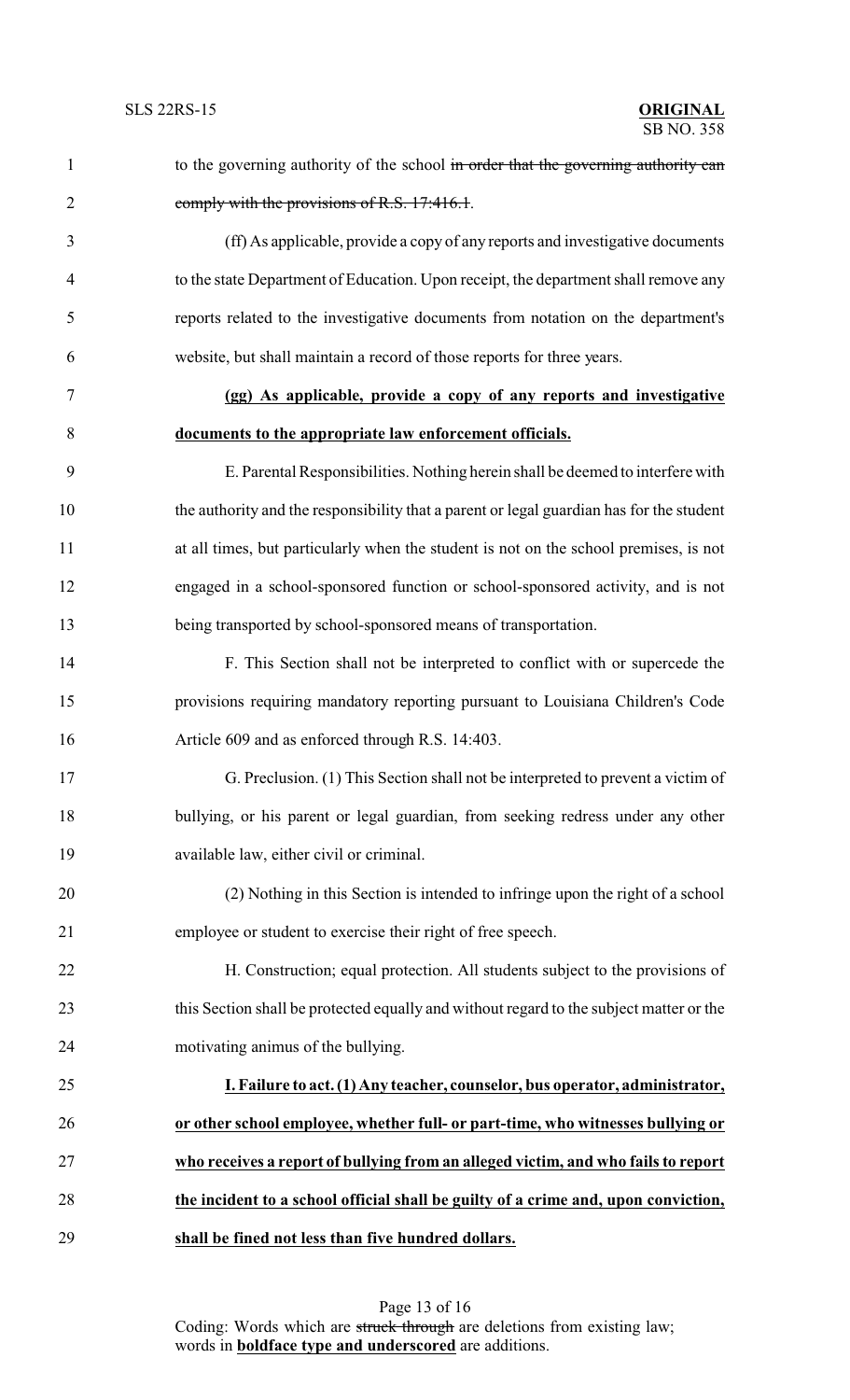| $\mathbf{1}$   | (2) Any school administrator or official who fails to notify a parent or               |
|----------------|----------------------------------------------------------------------------------------|
| $\overline{2}$ | legal guardian of a report of bullying, timely investigate a report of bullying,       |
| 3              | take prompt and appropriate disciplinary action against a student that was             |
| $\overline{4}$ | determined to have engaged in bullying, or report criminal conduct to the              |
| 5              | appropriate law enforcement official shall be guilty of a crime, and, upon             |
| 6              | conviction, shall be fined not less than five hundred dollars.                         |
| $\tau$         | $\ast$<br>*<br>$\ast$                                                                  |
| 8              | §416.20. Student conduct standards; awareness and understanding by students;           |
| 9              | required orientation; guidelines                                                       |
| 10             | A. In addition to any other requirements established by law, rule, or                  |
| 11             | regulation relative to student discipline and conduct, the governing authority of a    |
| 12             | public elementary or secondary school shall require that every student be provided     |
| 13             | an orientation during the first five days of each school year regarding school         |
| 14             | disciplinary rules and provisions of the code of student conduct applicable to such    |
| 15             | students, including but not limited to the policy on bullying as provided in R.S.      |
| 16             | 17:416.13 R.S. 17:416.14. Orientation instruction shall be provided by the school      |
| 17             | principal or his designees and shall include but not be limited to consequences for    |
| 18             | failing to comply with such school disciplinary rules and code requirements,           |
| 19             | including suspension, expulsion, the possibility of suspension of a student's driver's |
| 20             | license for one year as provided in R.S. 17:416.1, and the possible criminal           |
| 21             | consequences of violent acts committed on school property, at a school-sponsored       |
| 22             | function, or in a firearm-free zone. The orientation also shall clearly communicate    |
| 23             | to students the rights afforded teachers pursuant to R.S. 17:416.18 and other          |
| 24             | applicable law relative to the discipline of students.                                 |
| 25             | $\ast$<br>$\ast$<br>$\ast$                                                             |
| 26             | §3996. Charter schools; exemptions; requirements                                       |
| 27             | $*$<br>$\ast$<br>$\ast$                                                                |
| 28             | B. Notwithstanding any state law, rule, or regulation to the contrary and              |
| 29             | except as may be otherwise specifically provided for in an approved charter, a         |

Page 14 of 16 Coding: Words which are struck through are deletions from existing law; words in **boldface type and underscored** are additions.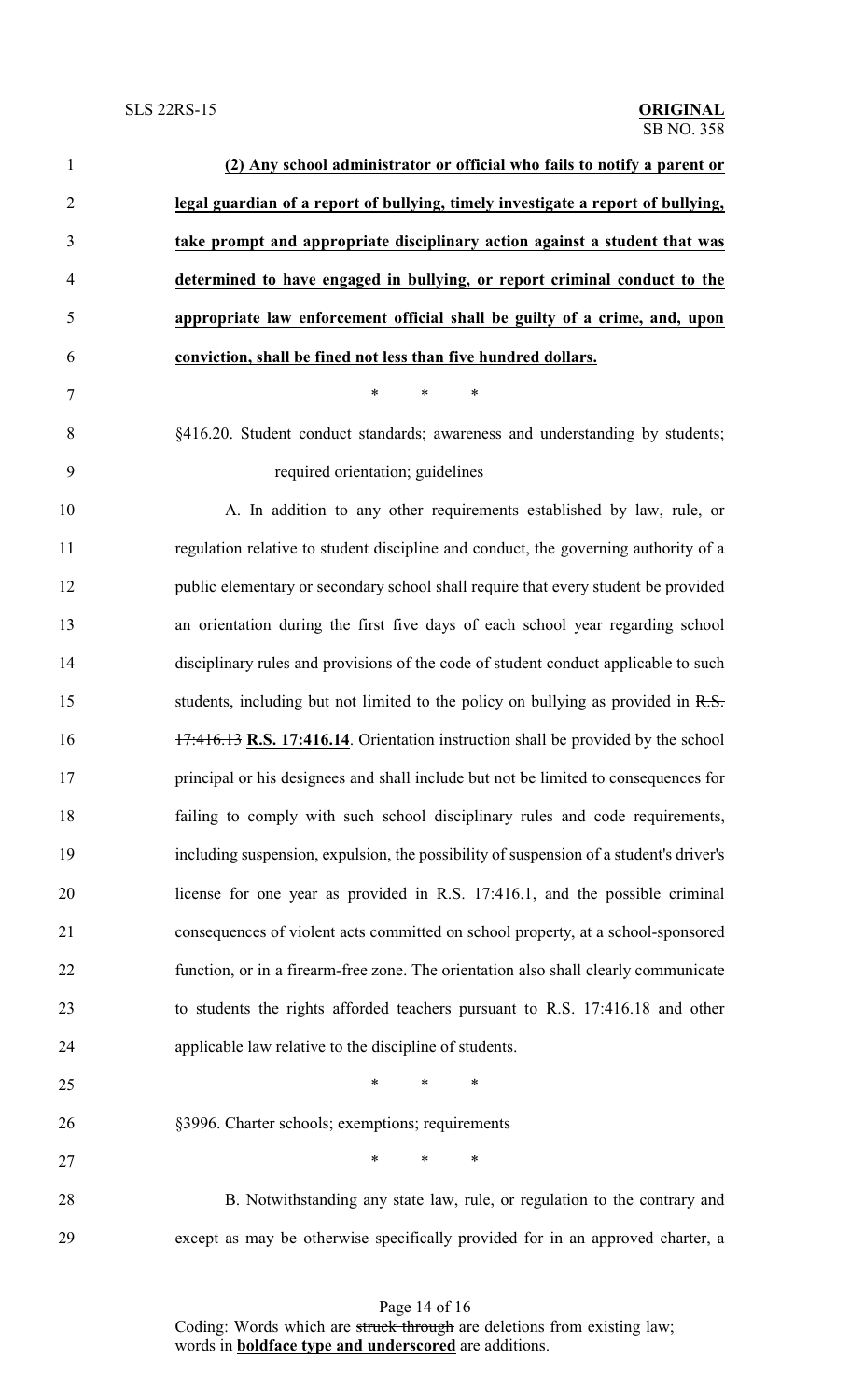| $\mathbf{1}$   | charter school established and operated in accordance with the provisions of this             |
|----------------|-----------------------------------------------------------------------------------------------|
| 2              | Chapter and its approved charter and the school's officers and employees shall be             |
| 3              | exempt from all statutory mandates or other statutory requirements that are                   |
| $\overline{4}$ | applicable to public schools and to public school officers and employees except for           |
| 5              | the following laws otherwise applicable to public schools with the same grades:               |
| 6              | $\ast$<br>$\ast$<br>$\ast$                                                                    |
| 7              | (32) Procedures on bullying pursuant to R.S. 17:416.13 R.S. 17:416.14.                        |
| 8              | $*$<br>$*$ $*$<br>$\ast$                                                                      |
| 9              | Section 2. This Act shall become effective upon signature by the governor or, if not          |
| 10             | signed by the governor, upon expiration of the time for bills to become law without signature |
| 11             | by the governor, as provided by Article III, Section 18 of the Constitution of Louisiana. If  |
| 12             | vetoed by the governor and subsequently approved by the legislature, this Act shall become    |
| 13             | effective on the day following such approval.                                                 |
|                |                                                                                               |

The original instrument and the following digest, which constitutes no part of the legislative instrument, were prepared by Cheryl Serrett.

## DIGEST

## SB 358 Original 2022 Regular Session Jackson

Present law requires the governing authority of each public elementary and secondary school to adopt a student code of conduct.

Present law additionally requires each student code of conduct to prohibit bullying.

Present law defines bullying and provides processes for reporting, investigating, and handling reports of bullying.

Proposed law retains present law. Proposed law renumbers and reorganizes the bullying provisions in a new separate section of law.

Proposed law requires all elementary and secondary schools to institute a program to prohibit and prevent bullying. Proposed law further requires the program to:

- (1) Define bullying.
- (2) Ensure each student, parent or legal guardian of a student, school administrator, teacher, school employee, and volunteer is aware of their duties and responsibilities relative to preventing and stopping bullying.
- (3) Provide a process for reporting and investigating alleged incidents of bullying.
- (4) Provide for appropriate discipline of a student found guilty of bullying.
- (5) Provide for appropriate remedies for a student found to have been bullied.

## Page 15 of 16

Coding: Words which are struck through are deletions from existing law; words in **boldface type and underscored** are additions.